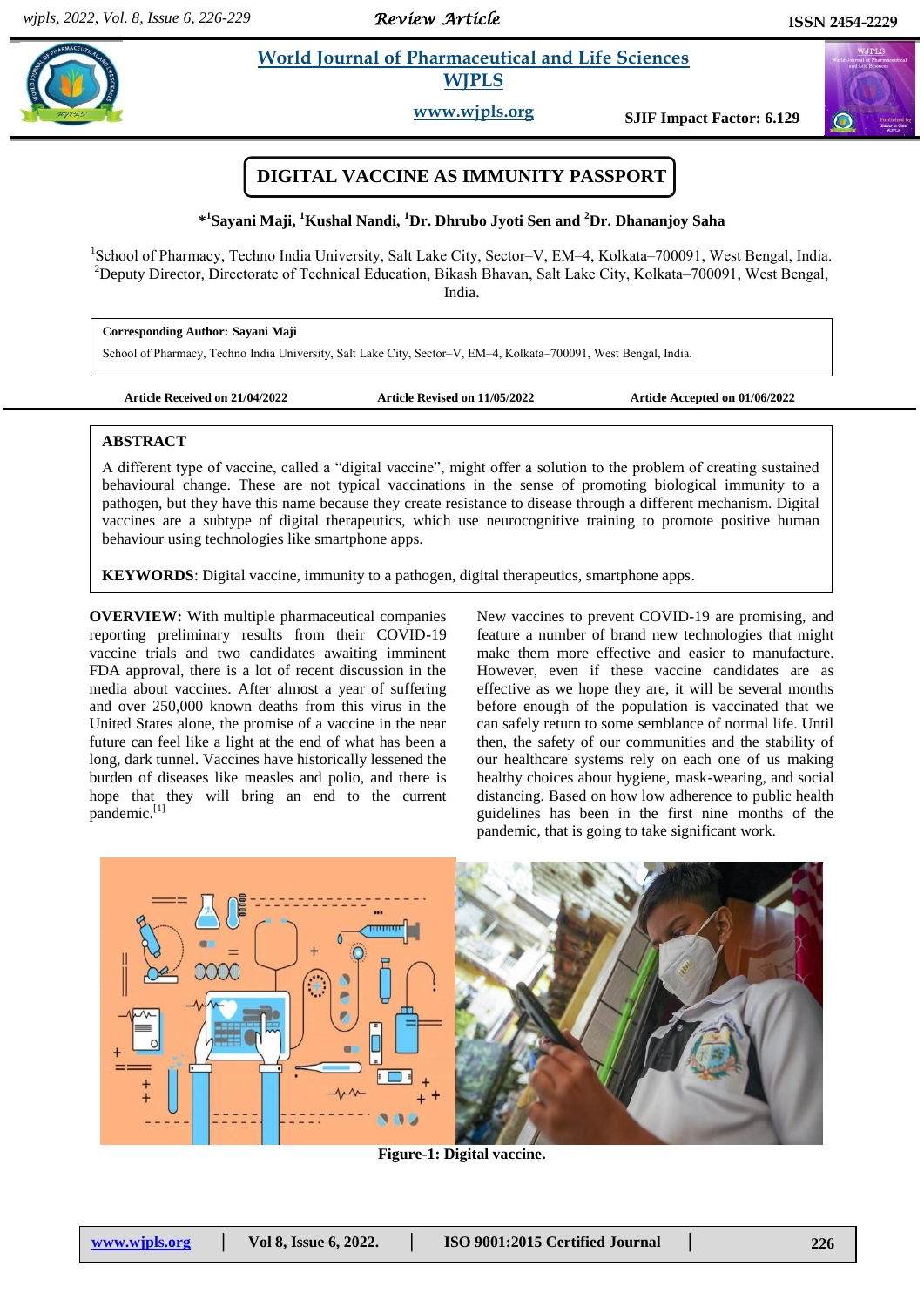**What are Digital Vaccines?** Digital Vaccines are a subcategory of digital therapeutics, which are evidencebased prevention approaches that use digital technologies (applications delivered via smart-phones, tablets, etc.) for nudging positive human behaviour via neurocognitive training. They are gamified, digital interventions that draw from principles of neuroscience, psychology, Artificial Intelligence, persuasive computing and behavioural economics to provide safe and low risk mechanisms for dynamic neuro- behavioural physiological modulation.

A Digital Vaccine candidate for chronic diseases, Fooya!, has been developed by Friends Learn, Inc., deployed and evaluated via pilot clinical trials in a variety of clinical, consumer, and school-based usage settings. Based on a decade of completed and ongoing research with Baylor College of Medicine, Johns Hopkins University Bloomberg School of Public Health, Carnegie Mellon University, and Stanford School of Medicine, a body promising evidence indicates that neuro-behavioural-physiological modulation through the use of Machine-Learning and Deep-Learning-enabled personalized gamified experiences may induce behaviour changes and habits to reduce disease risk. Fooya! is a medical mobile application which has adopted the design principles of Digital Vaccines via a gamified learning platform that uses neuroscience, artificial intelligence and virtual reality to improve dietary choices, physical activity and health literacy amongst children. It has unique, immersive, and motivational features that

encourage active-video game playing, and thereby, induce desired behavioural changes in the pediatric population. We propose to re-purpose this platform towards containment of infectious diseases, such as COVID-19, through our knowledge and expertise related to dynamic neuro – behavioural - physiological modulation.[2]

**The design and mechanism of Digital Vaccines:** The Digital Vaccine research focuses on assessing mechanisms and interventions that are based on Neuroscience and Neuro-behaviour-physiological modulation, and can offer a novel framework to induce immunological memory, as a way to lower the risk for a number of diseases. The aim of our research team is to explore and validate health interventions for disease prevention through technology, backed by a body of evidence and rigorous science. A Digital Vaccine is a sub-category of digital therapeutics that provides neurocognitive training to the reward and self-control regions of the brain at a neuro systems level, thereby inducing sustained behaviour changes. A recent focus of this ongoing research is to study the impact of our methodologies upon inducing and sustaining Neurobehavior modulation on sustaining personal hygiene. These interlinked mechanisms are being assessed by near-term and longitudinal impact of dose exposure on biomarkers of incidence and indicators of disease risk, such as blood glucose, A1C numbers, Triglycerides, HDL/LDL, length of telomers, insulin consumption, etc.



**Figure-2: Digital Vaccine [COVID-19]**

**Digital Vaccine for COVID-19:** Practicing good personal hygiene (hand washing, disinfecting surfaces, social distancing, etc.) is a critical lifestyle behaviour change that could mitigate the spread of infectious diseases. We propose the use of Digital Vaccines to provide neurocognitive training to users so as to nudge them towards adopting health hygiene practices. The Digital Vaccine will be administered via a gamifiedmobile application that will be culturally sensitive and customizable. In other words, the gamified application

will entail deep levels of personalization and localization that will ensure that the vaccine meets the requirements of each target audience from all geographical, social and cultural realms. For example, for developing a COVID-19 Digital Vaccine that promotes hand-hygiene in Tamil Nadu in India, our research team will seek consultations from experts to understand the sociological, environmental, and regional norms of the area. The team will then adapt and extend the existing game design and interface components for hand hygiene literacy to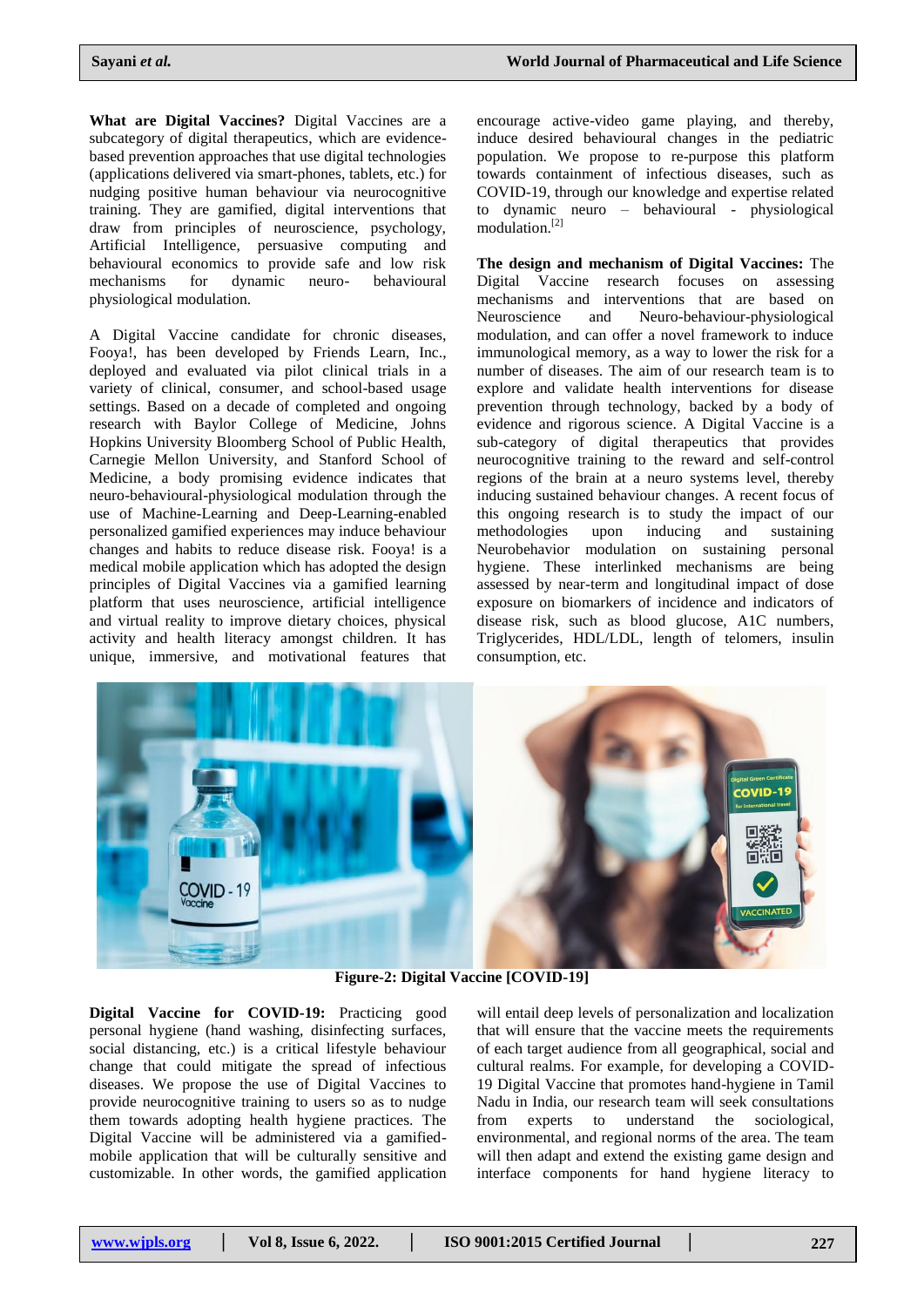include local preferences that may include displaying play-instructions in the regional language, designing game avatars to resemble local appearances, using universally recognized icons in the game interfaces, and so on. Furthermore, such dynamic content configuration embedded through engagement mechanisms proven for neurocognitive training will allow rapid deployment of the Digital Vaccine. This will be enabled by a neural network to learn and adapt based on live and forecasted streams of data. In the case of a rapidly changing virus, we need to approach containment and immunization with agility and precision that exceeds the vectors of infection. Artificial intelligence provides a system of rule based/supervised/unsupervised learning frameworks, also moderated through human intervention that can stay ahead of an epidemic based on data.<sup>[3]</sup>

The Digital Vaccine for infectious diseases will be developed by FriendsLearn (https://friendslearn.com/), a decade old life science research company based in India and with an R&D office in San Francisco that has pioneered commercially deployed Digital Vaccines in the past. Through this unique consortium of academic partners and a proven technology pioneer that can move with the agility of a startup, we propose to design, develop and evaluate, via human clinical trials, our Digital Vaccine candidate to prevent and mitigate the spread of COVID-19. The key outcomes of the trial will be tracking incidence of COVID19, time factors as well as transmission rates, and uptake of health-hygiene practices.

**The Digital COVID-19 Vaccine Record (DCVR) portal:** Digital Vaccine Record or DVR: COVID-19 Digital Vaccine Record (DVR) is an electronic vaccination record drawn from the data stored in the District of Columbia's immunization information system (DOCIIS) and is an official record issued by the District of Columbia. The DVR includes a QR code that (when scanned by a SMART Health Card reader) will display the same information as paper CDC vaccine card: name, date of birth, vaccination dates and vaccine manufacturer.[4]

We may use our CDC card as proof of vaccination in addition to other possible options such as a digital or physical proof of vaccination from our provider/pharmacy or other jurisdictions.

**Proof of vaccination:** There are 5 ways you can show your COVID-19 proof of vaccination in Victoria:

- COVID-19 digital certificate via the Service Victoria app
- COVID-19 digital certificate saved to a smartphone wallet
- Printed copy of COVID-19 digital certificate
- Printed copy of immunisation history statement
- Eligible proof of vaccination exemption.

**Proof of vaccination if you don't have a smartphone:**  If you don't have access to a smartphone, you can print your COVID-19 digital certificate or immunisation history statement from myGov. If you don't have access to a printer, you can ask your GP, pharmacy, or community centre where you received your vaccination to print your COVID-19 digital certificate or immunisation history statement for you. Alternatively, call Services Australia on 1800 653 809 and ask them to send your immunisation history statement to you. It can take up to 14 days to arrive in the post. If you are an international worker in Victoria and are up to date with your vaccination status with an approved or recognised vaccine, you can use an Australian International COVID-19 Vaccination certificate, a paper or digital certificate issued by an overseas government authority or an accredited overseas government vaccination provider that shows:

- Your name as it appears in your passport
- Your date of birth or passport number
- The vaccine brand name
- Date of each dose, or the date on which a full course of immunisation was completed.

Your certificate must be written in English or accompanied by a certified translation.

Visit Services Australia for information on how to add your vaccination record to the Australian Immunisation Register.

**Troubleshooting:** If you have received your vaccination at a Victorian vaccination centre and:

- Your immunisation history has not been updated on MyGov after 10 days of receiving your vaccination; or
- Your details are incorrect.

Then you can submit your request through the Missing or incorrect immunisation history in MyGov form.

If you have received your vaccination at a doctor's clinic, pharmacy, or community health service and:

- Your immunisation history has not been updated on MyGov after 10 days of receiving your vaccination; or
- Your details are incorrect.

You will need to contact your vaccination provider directly.<sup>[5]</sup>

Indian biomedical tech entrepreneur Bhargav Sri Prakash has been awarded the first patent globally by the US patent office for a 'digital vaccine', a platform that prevents real world health issues through the metaverse. Digital vaccines use applications via smart-phones, tablets, and other similar devices for nudging positive human behaviour through neurocognitive training.

## **CONCLUSION**

Digital vaccines are envisioned as evidence-based prevention approaches that are delivered via smart